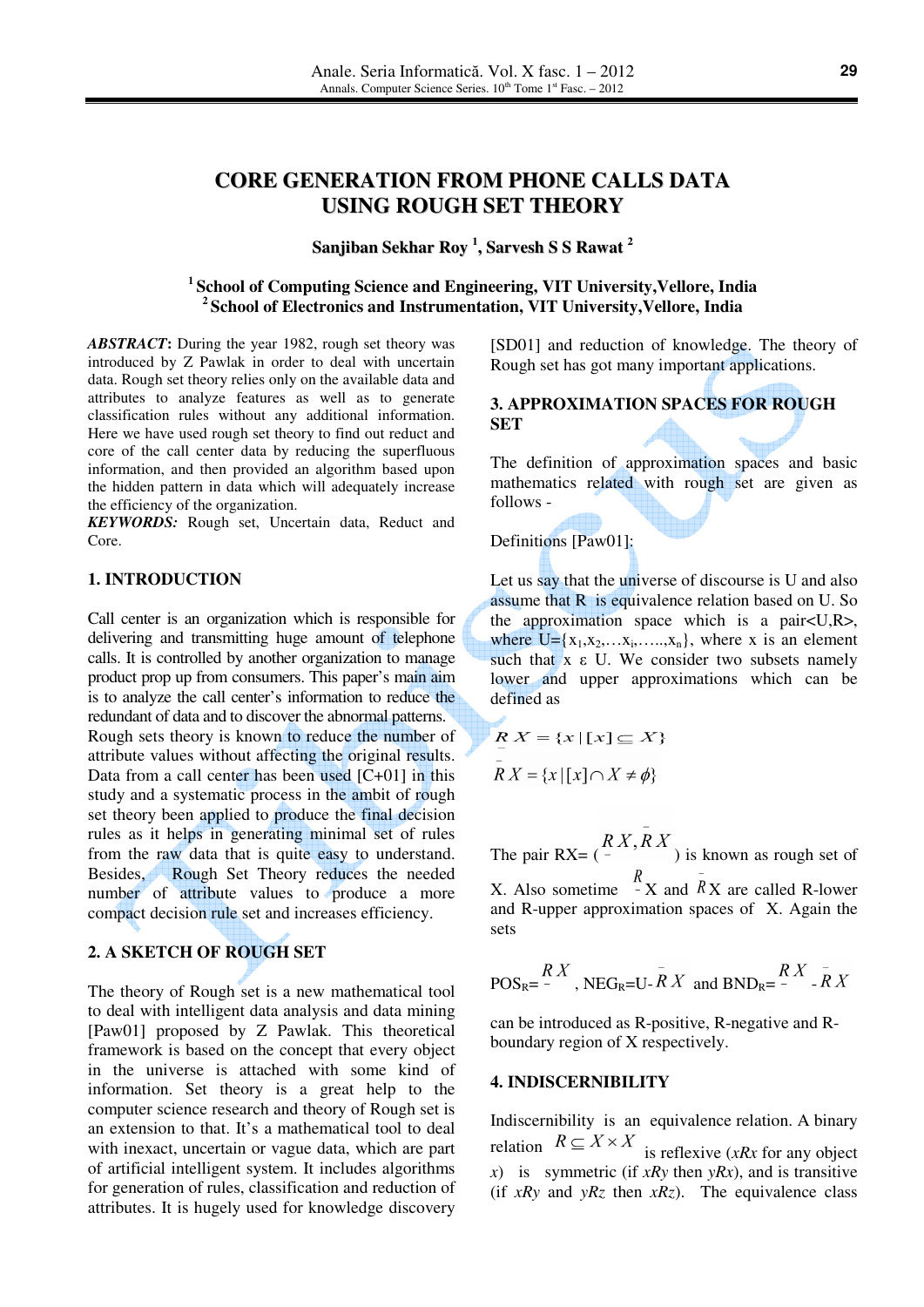$[x]_R$  of an element consists of all objects  $y \in X$  such that *xRy*.

Let  $IS = (U, A)$  be an information system, then with any  $B \subseteq A$ .

$$
IND_{IS}(B) = \{(x, x^{'}) \in U^{2} \mid \forall a \in B, a(x) = a(x^{'})\}
$$

where,  $\frac{IND_{IS}(B)}{B}$  is called the *B*-indiscernibly and  $(x, x') \in IND_{IS}(B)$  If  $(x, x') \in IND_{IS}(B)$  then objects  $x$  and  $x'$  are indiscernible from each other by attributes from *B.* The equivalence classes of the *B-*

*indiscernibility relation* are denoted by  $\left[x\right]_B$ .

## **5. ANALYSIS OF DATA FROM CALL CENTRE BY APPLYING MATHEMATICAL TOOLS OF ROUGH SET**

A call centre handles huge amount of data. In a call centre, an agent after serving and solving the problem of each caller makes the entry of the data received, in the form of a customer service ticket, and issue separate new customer service ticket for every new problem. A summary of the data is generated to record the success and failure of this event.

#### **Example:**

Table 1 consists of 11 service ticket summaries. The columns and rows in this table are attributes and objects, respectively, and Ticket ID is a sequentially given number that is used as the main attribute. Agent ID, Product ID, Complaint type, and Service type that are shown here are condition attributes. Every row consists of a service ticket summary. These service ticket summaries contain many attributes. Their values are taken from the responses which have been recorded in service tickets. Here we have used only a few portion of attributes, and these attributes are following:

Agent ID - Agents ID is divided into temporary (T) and permanent (P). For example, T01 Means the temporary work – study students. Product ID –The company is a service provider for the business products. The company offers 36 business products, and the product that is creating problems to customer is reported here. Complaint type – the issues of customers are classified by agents. Service type –it contains the types of calls, called as inbound (i.e, customer called) and outbound (i.e, company called).

| Table 1: A collection of service ticket summaries |                                 |  |  |  |
|---------------------------------------------------|---------------------------------|--|--|--|
|                                                   | Objects   Condition, attributes |  |  |  |

| Ticket ID      | ≘<br>Agent       | Product ID | Complaint ID   | Service type | Attribute<br>Decision |
|----------------|------------------|------------|----------------|--------------|-----------------------|
| F1             | <b>T01</b>       | 30         | 1              | Outbound     | Failure               |
| F2             | <b>T01</b>       | 30         | 1              | Outbound     | Success               |
| F <sub>3</sub> | <b>T01</b>       | 31         | 1              | Outbound     | Failure               |
| F4             | <b>T01</b>       | 31         | $\overline{2}$ | Outbound     | Failure               |
| F <sub>5</sub> | <b>T01</b>       | 31         | 3              | Outbound     | Failure               |
| F <sub>6</sub> | <b>T01</b>       | 31         | $\mathbf{1}$   | Inbound      | <b>Success</b>        |
| F7             | <b>T01</b>       | 31         | 2              | Inbound      | Success               |
| F <sub>8</sub> | <b>T01</b>       | 31         | 3              | Inbound      | <b>Success</b>        |
| F <sub>9</sub> | P <sub>0</sub> 2 | 31         | 1              | Outbound     | Success               |
| F10            | P <sub>02</sub>  | 31         | 2              | Outbound     | Success               |
| F11            | P <sub>0</sub> 2 | 31         | 3              | Outbound     | Success               |
|                |                  |            |                |              |                       |

In Table 1 each ticket summary is one object (i.e., one record); the condition attributes that are defined earlier are Agent ID, Product ID, Complaint type, and Service type; and the decision attribute which has only two possible values: Failure and Success. Elementary sets can be obtained by simply listing the number of failures and successes in the D-space (decision):

Set Failure: {F1, F3, F4, F5} (total 4), Set Success: {F2, F6, F7, F8, F9, F10, F11} (total 7)

## **6. CALCULATION OF UPPER AND LOWER APPROXIMATIONS FROM THE ELEMENTARY SETS**

In our decision Set Failure, F1 and F2 have all the same condition attributes values but with different decision (F1 has failure but in F2 there is success) so, this condition set will be regarded as uncertain and it will be ignored from the calculation of the lower approximation; but we will include it in the calculation of upper approximation. Thus: lower approximation  $=$  {F3, F4, F5} (Failure set), upper approximation =  ${F1, F2, F3, F4, F5}$  (Failure set). The boundary region  $=$  {F1, F2} (this can be classified either as Failure or not-Failure (Success)). Using the same to concept of Success, we find the objects to have the lower approximation  $=$  {F6, F7, F8, F9, F10, F11}, the upper approximation {F1,F2,F6,F7,F8,F9,F10,F11}, and the boundary region we get is  $=$  {F1,F2}. The quality of lower approximation is  $(6 + 3)/(7 + 4)$ , or 0.8182; the accuracy for success is 0.75 (6/8); the accuracy for Failure is 0.60 (3/5); and the accuracy of the whole classification is  $(6 + 3)/(8 + 5)$ , or 0.6923.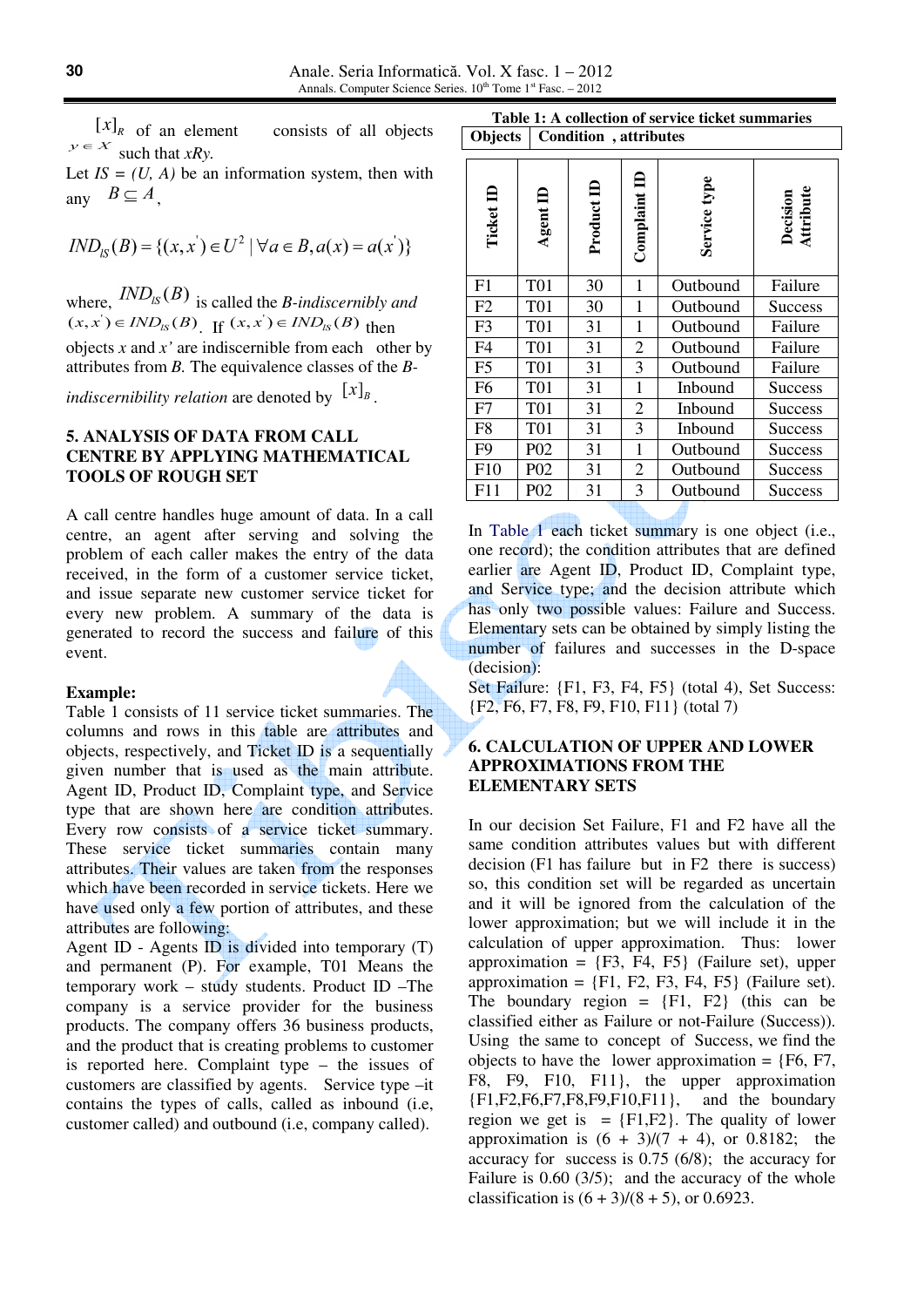The accuracy of our classification using all condition attributes sets is given by:

|                   | failure | Success |
|-------------------|---------|---------|
| Number of records |         |         |
| Number of lower   | 3       |         |
| approximation     |         |         |
| Number of upper   |         |         |
| approximation     |         |         |
| Accuracy          |         | 0 75    |

#### **7. ISSUES WITH THE DECISION TABLE**

Same or indisernable objects may be represented many times and some of the attributes may be superfluous (redundant)*.* That is, their removal cannot affect the classification.

#### **7.1 Finding reducts and core**

Attributes that have indiscernibility relation are required to frame up a set approximation. There are several such subsets of attributes present which are minimal and are been categorised as 'reducts'. A reduct, actually, is the minimal subset of all attributes that enables the same classification of elements of the universe as the whole set of attributes and attributes that do not belong to a reduct are superfluous with respect to classification of elements of the universe. Now the question arises, how can we remove some data from a data table containing some superfluous data. For example, it is easily seen that if we drop in Table 1 either the Complaint Type and Product ID, we get the data set which is equal to the original one with regard to approximations and dependencies. Reducts which will be found - {Agent ID, Product ID, Service type} and {Agent ID, Complaint ID, Service Type} . Thus we get the same accuracy of approximation and degree of dependencies as it is given in the table 1. If B be a subset of A then 'a' belong to B; we can depict that 'a' is dispensable in B if  $I(B) = I(B - \{a\})$ , otherwise a is indispensable in B. Set B is found out to be independent if all its attributes are indispensable. So, Set B' of B is a reduct of B if B' is independent and  $I(B') = I(B)$ . If all its attributes of set B are indispensable then B is independent.

Now we have to define the core of attributes. Let B be a subset of A. The core of B is the set of all indispensable attributes of B. The following is an important property, connecting the core and the reduct  $CORE(B) = \bigcap RED(B)$ , where RED(B) is the set off all reducts of B, the core is the intersection of all reducts and will include in every reduct. Therefore, the core is an important subset of attributes. We know that, each row of a decision

table represents a decision rule. In table 1 decision rules 1 and 2, both have all the same conditions but different decision type. Such rules are inconsistent otherwise rules are referred as consistent. In Table 1, there are two relative reducts for decision type{Agent ID, Product ID, Service Type}and {Agent ID, Complaint ID, Service Type} from the set of conditional attributes { Agent ID ,Complaint ID, Product ID, Service Type}.As we know core is intersection of both {Agent ID, Product ID, Service Type}and {Agent ID, Complaint ID, Service Type} , so after taking the intersection of attributes we get the core attributes that is  $\{$  agent  $ID$ , service type $\},$ and we can eliminate the rest of attributes{complaint ID ,product ID}.

# **8. REDUCTION OF ATTRIBUTE**

So we have find out one attribute which is superfluous here, that is Complain ID. Now we remove it from the table 1.

| Ticket         | Agent            | Product | Service  | Decision       |
|----------------|------------------|---------|----------|----------------|
| ID             | ID               | ID      | type     | Type           |
| F1             | <b>T01</b>       | 30      | Outbound | Failure        |
| F2             | T <sub>01</sub>  | 30      | Outbound | <b>Success</b> |
| F <sub>3</sub> | T <sub>01</sub>  | 31      | Outbound | Failure        |
| F <sub>4</sub> | T <sub>01</sub>  | 31      | Outbound | Failure        |
| F <sub>5</sub> | T <sub>01</sub>  | 31      | Outbound | Failure        |
| F <sub>6</sub> | T <sub>01</sub>  | 31      | Inbound  | <b>Success</b> |
| F7             | T <sub>01</sub>  | 31      | Inbound  | <b>Success</b> |
| F <sub>8</sub> | <b>T01</b>       | 31      | Inbound  | <b>Success</b> |
| F <sub>9</sub> | P <sub>0</sub> 2 | 31      | Outbound | <b>Success</b> |
| F10            | P <sub>0</sub> 2 | 31      | Outbound | <b>Success</b> |
| F11            | P <sub>0</sub> 2 | 31      | Outbound | <b>Success</b> |

**Table 2: Reduced table**

In the same way if we remove Product ID, we will find that we can still get the same result by not affecting our decision.

**Table 3: Reduced table**

| Agent ID         | Service type | Decision       |
|------------------|--------------|----------------|
|                  |              | Type           |
| T <sub>0</sub> 1 | Outbound     | Failure        |
| T <sub>0</sub> 1 | Outbound     | <b>Success</b> |
| T <sub>0</sub> 1 | Outbound     | Failure        |
| T <sub>0</sub> 1 | Outbound     | Failure        |
| <b>T01</b>       | Outbound     | Failure        |
| T <sub>0</sub> 1 | Inbound      | <b>Success</b> |
| T <sub>0</sub> 1 | Inbound      | <b>Success</b> |
| T <sub>0</sub> 1 | Inbound      | <b>Success</b> |
| P <sub>0</sub> 2 | Outbound     | <b>Success</b> |
| P <sub>0</sub> 2 | Outbound     | <b>Success</b> |
| P <sub>0</sub> 2 | Outbound     | <b>Success</b> |